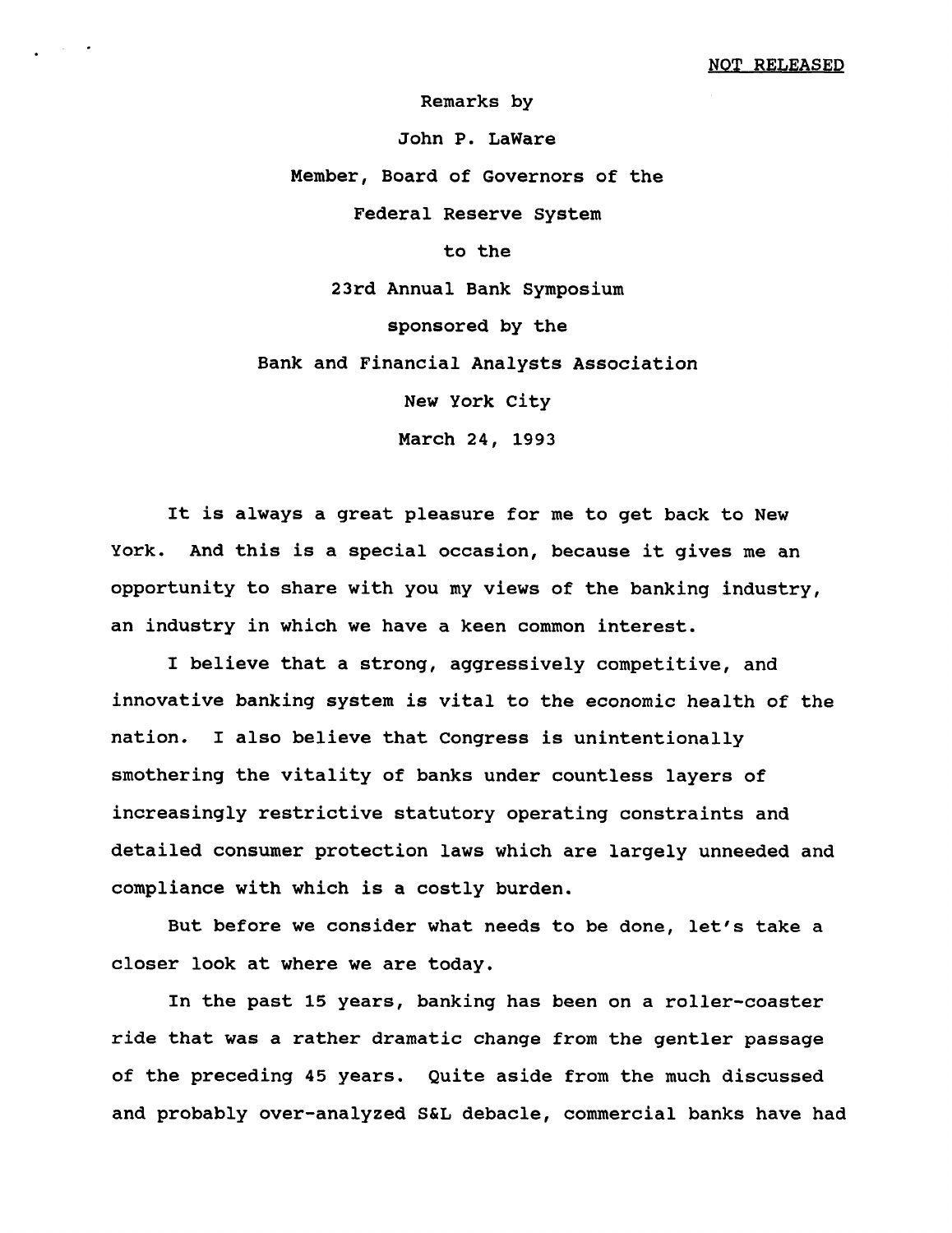**to deal with a switch from regulated deposit interest rates to a free market. That eagerly sought change contributed fatally to the S&L mess and was in part mismanaged by the commercial banks. It was closely followed by the LDC crisis. Then the LBO, HLT and junk bond era came along while simultaneously the commercial banks were in a feeding frenzy to replace lost C&I loans with commercial real estate and pick up the slack left by the failed thrifts.**

**For the commercial banks the chickens came home to roost toward the end of the Eighties. Commercial real estate collapsed with a thunderous roar in New England, the Eastern Seaboard, and most recently in Southern California.**

**Less than two years ago alarming conditions were generally present in the industry.**

**From year end 1989 to year end 1991 problem assets increased by nearly \$30 billion to 2.6 percent of industry assets. Provisions for loan losses over the two years totaled \$66.1 billion or nearly double the combined net income of \$34.5 billion for those two years]. During that same period, 263 banks failed with about \$53 billion in assets. At the same time the number of problem banks stayed stubbornly high at about 1,100, and the assets of problem banks jumped from \$188 billion to \$528 billion. As a result of the high level of problem banks, the GAO required the FDIC to establish a \$16 billion reserve for the bank insurance fund that placed it temporarily in a \$7 billion deficit position.**

**Those trends and conditions prompted Congress to authorize the bank insurance fund to borrow up to \$30 billion. At the same**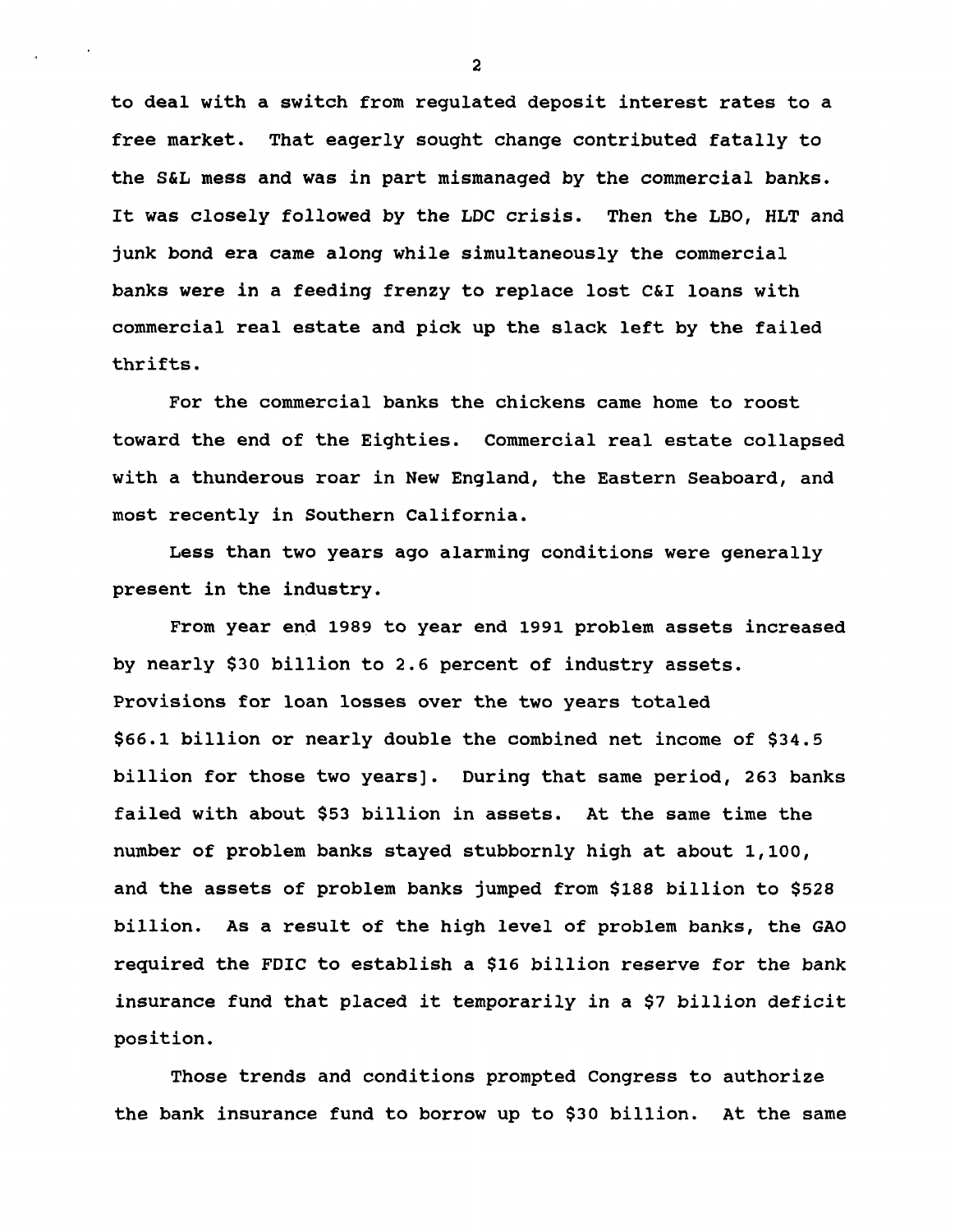**time Congress unleashed an onslaught of new bank regulatory statutes including prompt corrective action, annual audit requirements, real estate loan standards, safety and soundness standards, improvements to risk-based capital, and what I call the nonsense provisions of Section 132 which call for standards of compensation, earnings, growth rates, and most unbelievable of all a standard for the market to book value of bank stocks.**

**However, time, tide, a refreshed economy, lower interest rates and eager capital markets have changed the fundamentals dramatically.**

**1992 was a banner year. The industry had record annual earnings of \$32.2 billion, nearly as much as the combined net income over the previous two years. And the industry return on average assets was 0.96 percent — respectable by any standard.**

**There was a \$12.5 billion reduction in nonaccrual loans and OREO in just that one year span.**

**Capital continued to improve to an equity-to-assets ratio of 7.5 percent, the highest level since 1965. Perhaps most surprising, 99 percent of banks meet the new total risk-based capital standard.**

**Ninety-seven banks with \$16 billion of assets failed in 1992, down from 105 failures with \$43 billion of assets in 1991.**

**At the same time, the number of problem banks has declined from 1,016 with \$528 billion in assets at year end 1991 to 787 with \$408 billion at year end 1992, and those numbers appear to be heading down further. Only a handful of banks are critically undercapitalized at less than 2 percent and the assets in that group are less than \$7 billion.**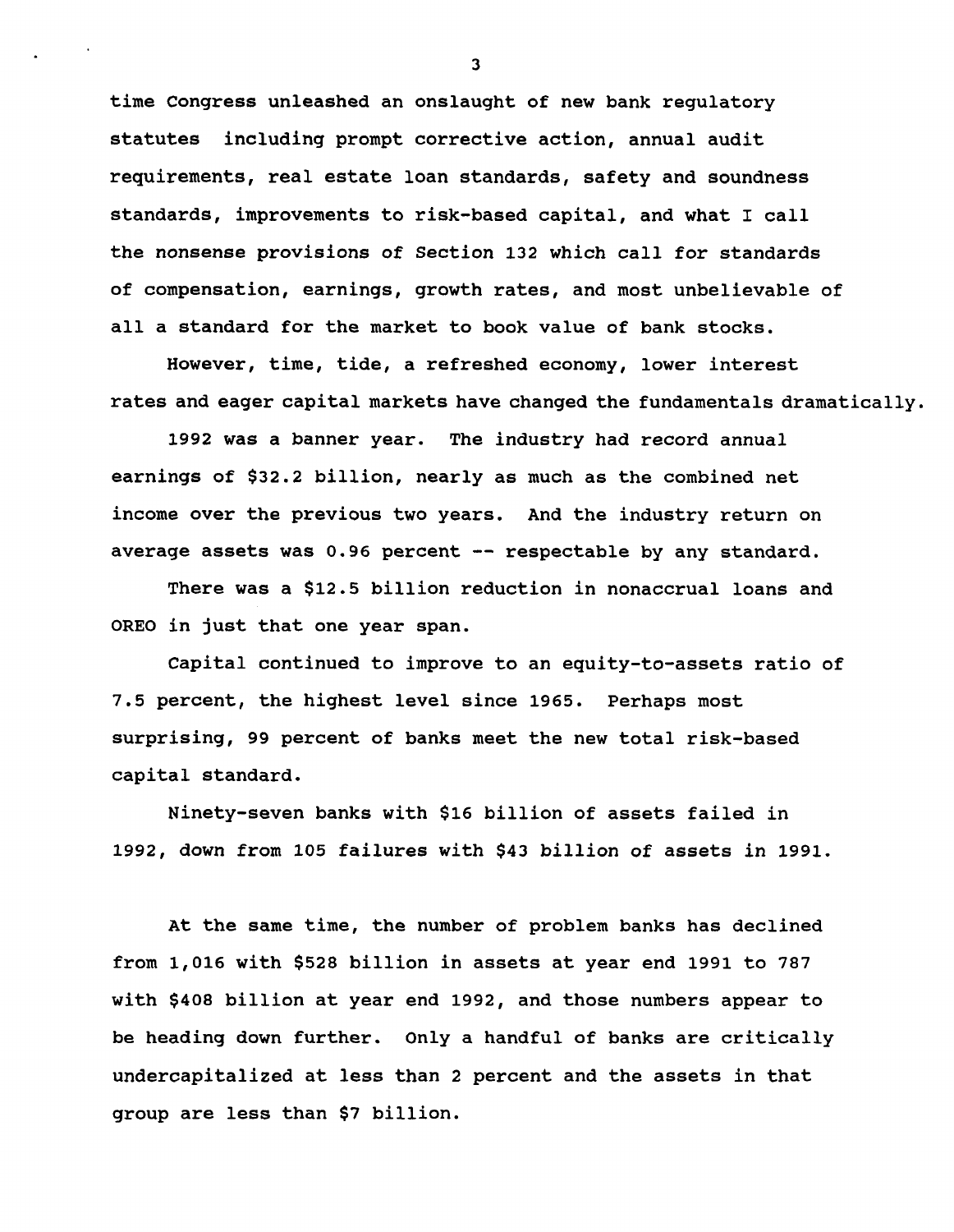**undercapitalized at less than 2 percent and the assets in that group are less than \$7 billion.**

**What the latest results show is that things can change and change dramatically in a relatively short period of time, and it is in that context that I think we should approach an effort to talk about the outlook for the industry with caution.**

**I will divide the remainder of my comments into a separate observations on the short- and long-term outlook for the industry.**

**Over the short term, I think we can rely on some of the recent trends as a guide to what to expect next.**

**The dramatic earnings improvements during 1992 over 1991 levels came primarily from wider margins and lower loan loss provisions. That raises the reasonable question whether that level of earnings is sustainable over the longer run.**

**Recent spreads have been high in historical terms . Net interest margins had trended up gradually throughout the 1980's but the 1992 margin jumped to 4.0 percent, That is, high relative to the 3.5 percent spread of just two years ago and the 3.0 percent level at the start of the 1980's.**

**What was the source of the recent sharp increase? Well, a declining rate environment during a time of weak demand for loans; lower need by banks for deposit liabilities; a general tightening in standards including pricing by banks, which was made possible in part by a pull back of foreign bank competitors, insurance companies and thrifts; and finally a reduced emphasis on asset growth.**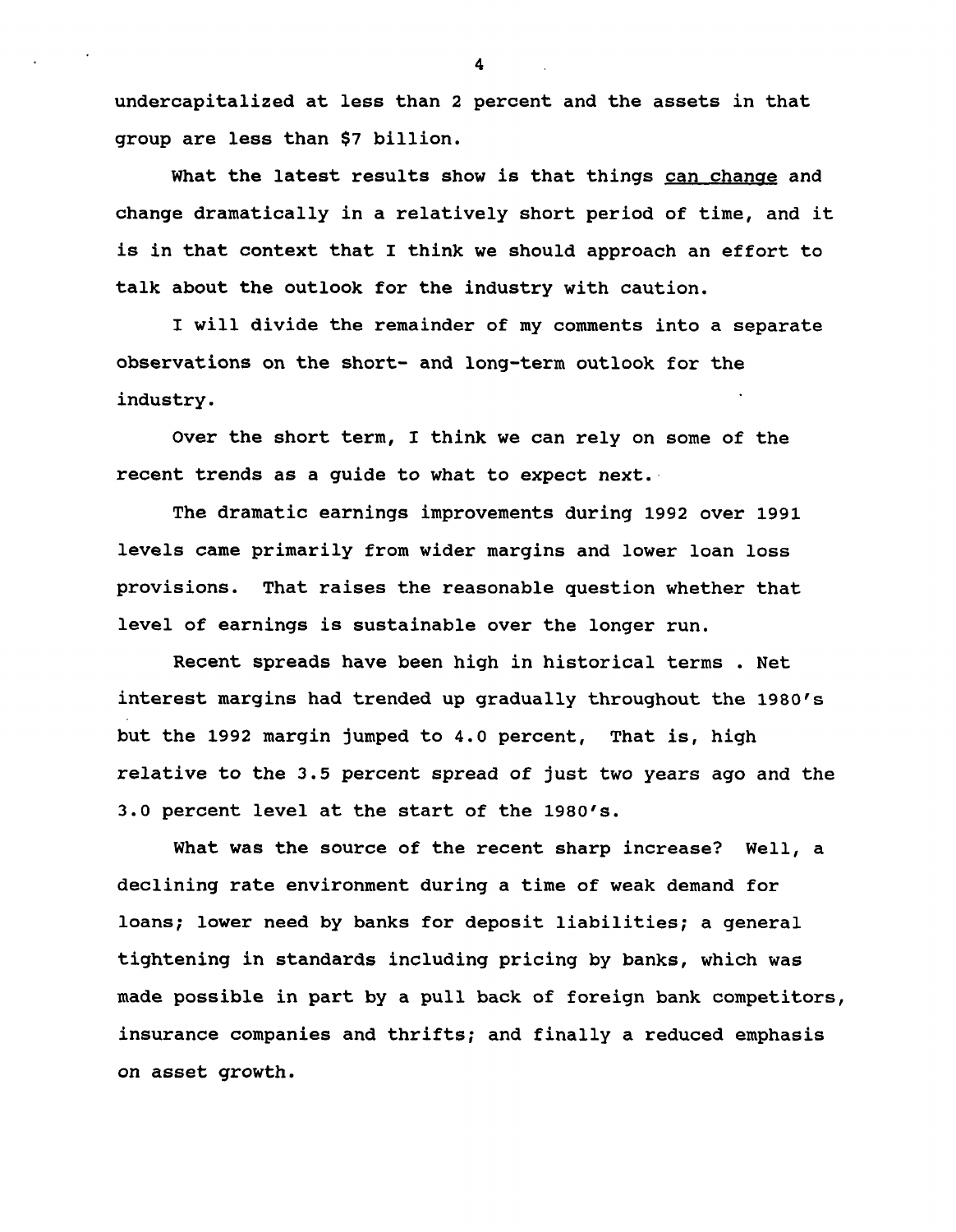**recent years. Banks are also lagging market price reduction of commercial, consumer, and credit card loans. For example, prime is 3 percent above fed funds, compared to a more typical 1\*.5 percent spread historically.**

**The steep yield curve opened the spread between short-term liabilities and securities yields to widen. That spread in 1990 was about 60 basis points. In 1992 it was 240 basis points. The magnitude of that earning opportunity encouraged banks to add securities in the light of slack loan demand.**

**What will happen to those margins over the next year or so if rates remain unchanged? Certainly repricing of bank liabilities seems to be approaching completion, but asset yields will continue to adjust downward as assets reprice or cash flow is reinvested at lower yields.**

**In short, the flattening of the yield curve in the first quarter by 50 basis points or so will tend to narrow net interest margin as assets and liabilities fully reprice.**

**All this suggests that margins are susceptible, and unlikely to remain at present levels.**

**But we also need to ask what happens if rates rise? Some believe if that is the case margins will compress considerably more. That is because there has been a lengthening in the repricing of the banking industry's assets over the past several years as the industry has shifted the composition of its assets to some degree. All else being equal, this would cause margins to narrow if rates were to rise, but there is certainly a partial offset in the growth of adjustable rate loans and more**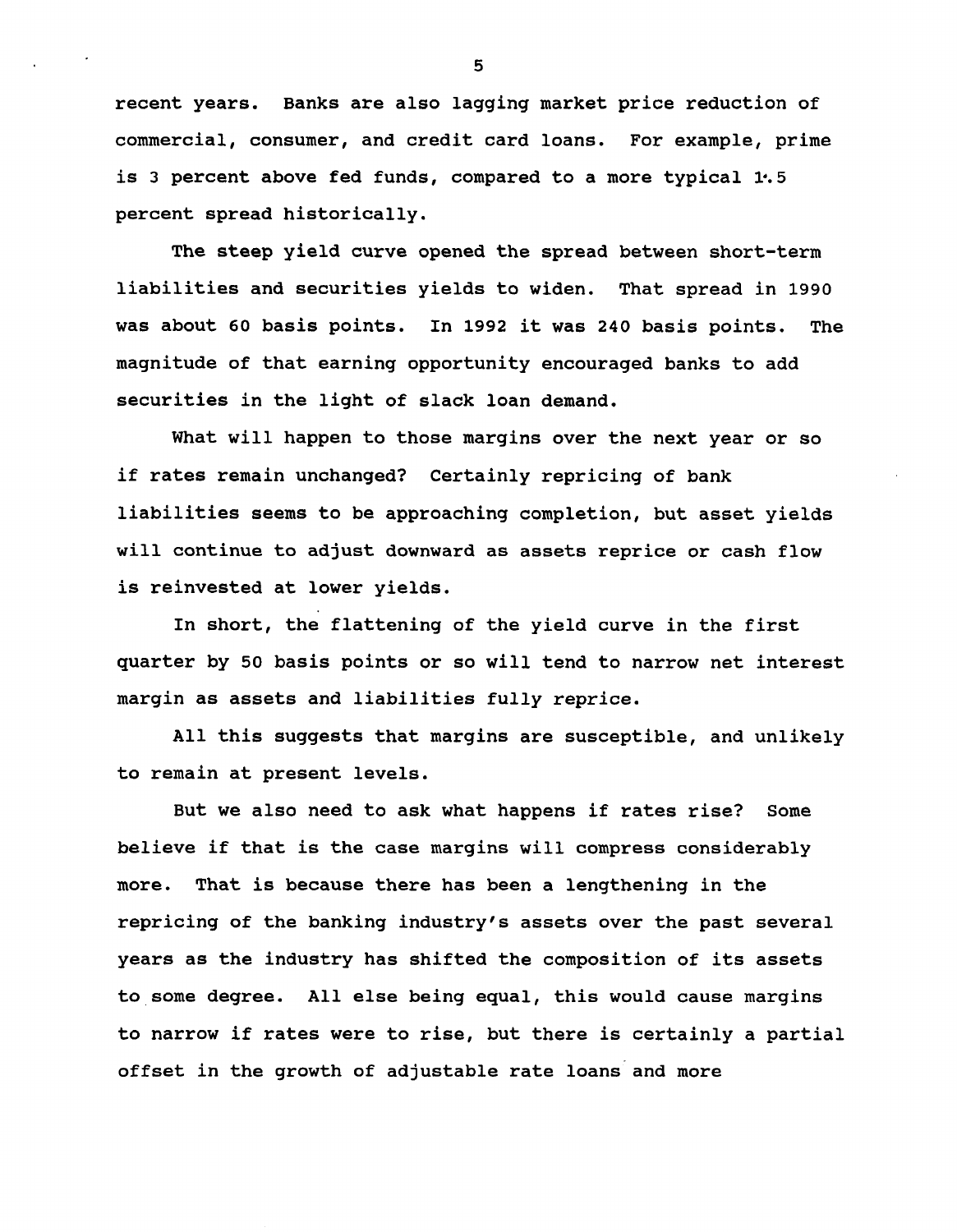**sophisticated portfolio management. But the effect of these offsets is hard to quantify.**

**In any case, the record indicates the industry has been able to manage its repricing of assets and liabilities under both rising and falling interest rate conditions in the past. But it should not be assumed that there will not be temporary changes in margins of varying degrees during periods of rapid change in rates, either up or down.**

**It is a fact that when short-term rates shot from average levels of around 5 percent in the mid-1970's to around 10 to 14 percent in the early 1980's, the industry's net interest margin actually improved in some years and generally stayed between 3.1 and 3.3 percent.**

**In the current situation, given how wide spreads are right now, I believe the odds are that margins will narrow if rates suddenly increase.**

**Let's move on to other sources of earnings gains. The banking industry also had higher revenues from selling securities from the investment portfolio and from foreign exchange activities. Over the next few years, though, bankers may have to come to terms with a loss of revenue growth opportunities in these areas.**

**Gains on securities sales were \$4 billion in 1992 and \$3 billion the year before that. For the period 1989-92, those gains accounted for about 7 percent of pretax income for the industry as a whole. However, for banks with assets greater than \$10 billion, securities gains represented over 12 percent of income.**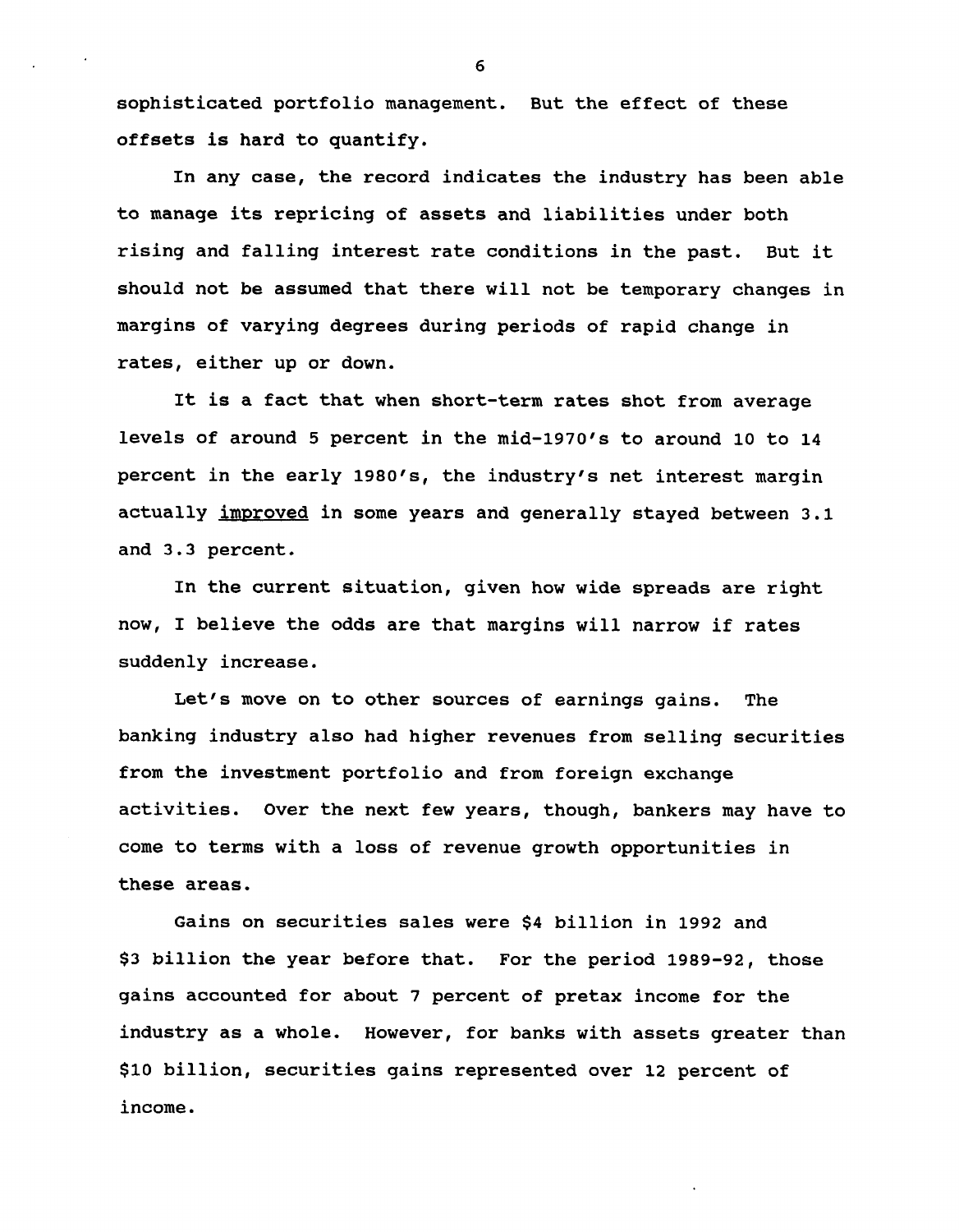**The opportunity to realize gains on the investment portfolio is likely to become rarer. The principal reason is proposed accounting changes by FASB to introduce market value accounting for investments that are held for sale. In addition, increased focus by the SEC and banking agencies on institutions to distinguish between securities held for investment and those held for sale. Partly in response to this pressure, banks had designated 16 percent of securities on their balance sheets as held for sale.**

**Nevertheless, the industry had unrealized gains on securities of \$16 billion at year-end 1992. Assuming no change in the markets, some of that may be used to supplement operating income in 1993. First quarter reports may indicate a trend.**

**Income from foreign exchange trading was \$3.3 billion in 1992, up from \$2.6 billion in 1991, which was the average level for the preceding five years. These foreign exchange revenues accounted for about 7 percent of pre-tax income in 1992. It should be remembered that a relatively small number of banks account for all foreign exchange trading for the entire industry. Whether those banks can continue to post such strong performance is open to question, but it does not seem likely that the conditions in the currency markets which foster the necessary trading opportunities will change much in the near future.**

**Another major source of recent earnings improvement has been lower loan loss provisions as a result of the improved outlook for asset quality. Last year's lower provisioning is likely to continue given the following trends: First, both nonaccrual loans and other real estate owned fell during the year for a**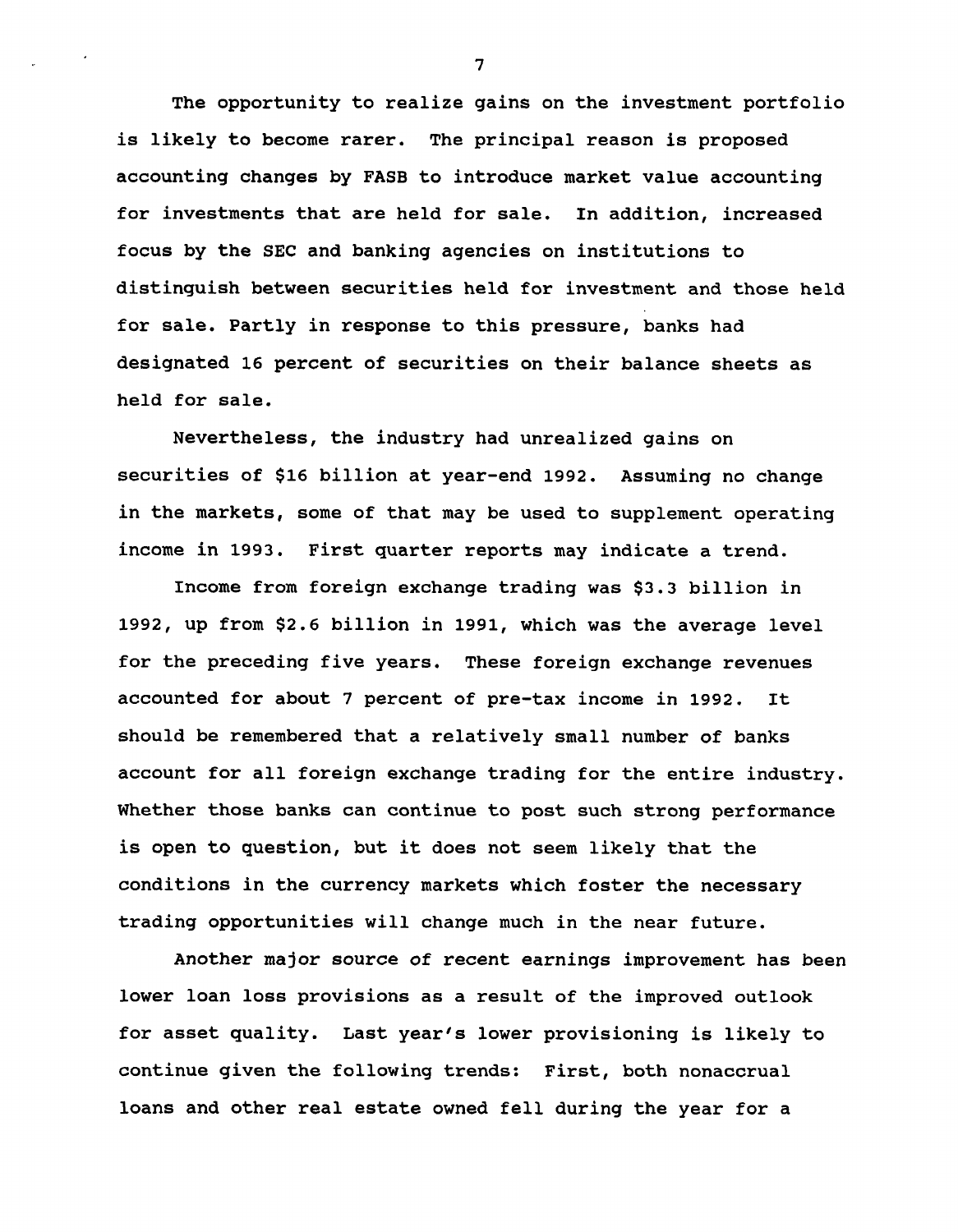**combined reduction of \$12.5 billion, or about 14 percent. Second, delinquent loans, that is to say 30-89 days past due and still accruing, are down 17 percent from year-end 1991. Third, reserves were a conservative 102 percent of nonaccrual loans at the end of 1992.**

**While certain pockets of the United States are obviously still troubled, notably New England and Southern California, there seem to be, in general, good prospects for a stable lending environment. That increased stability, coupled with what I hope is a wiser and more seasoned industry, should improve loan loss experience in the immediate future.**

**It is easy to forget that throughout the 1970's and early 1980's loan loss provisions as a percent of assets hovered around 20-40 basis points. That was considerably below last year's 77 basis point level and only a fraction of the 100 basis point level at the peak of the crisis.**

**What are the other sources of long-term earnings growth?**

**Well, the lion's share of noninterest income is coming from service charges on deposit accounts, and trust activities. Growth in those areas will depend on the industry's ability to retain market share and provide outstanding customer service at a reasonable cost.**

**Another source of recent earnings growth has been cost cutting. There is evidence that the industry has made some headway in this area. The number of employees in the industry has been pared back from a peak level in 1985 of 1.6 million to about the level the industry had in 1980 or 1.5 million. Noninterest expenses as a percent of revenues, which is a to measure**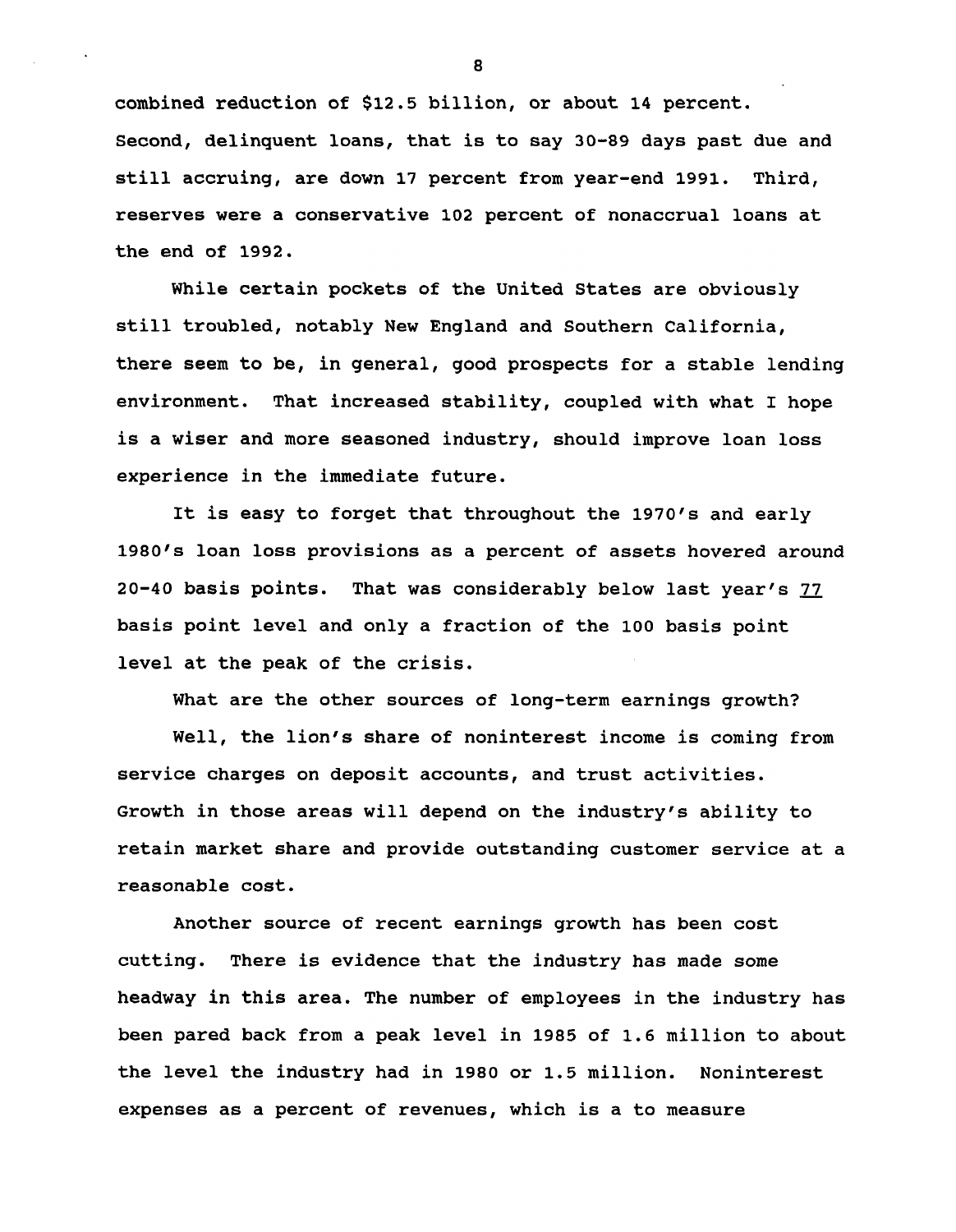**efficiency, have declined from 69 percent in 1991 to 66 percent in 1992. Certainly that is an indication that recent restructuring initiatives are beginning to pay off. That 66 percent, by the way, is below the industry's average of 67 percent for 1969-92. I find this indication of better cost discipline particularly encouraging.**

**Finally, it is logical that, at some point in the next few years, deposit insurance premiums may decline, especially for well-managed institutions.**

**I believe the outlook for earnings in the next two to three years appears generally favorable. But should we conclude on that basis that all is well with the industry? I don't think so.**

**Competitive pressures facing the industry have gained strength and appear likely to continue to do so. Banks lost market share in the business finance sector, including their "best" customers, to the commercial paper market, to private placements of debt, and to finance companies and foreign banks.**

**Market share was also lost in consumer lending from finance companies, credit unions, and the credit card business of GM, ATT, Sears, and others.**

**The deposit side of banking has also suffered from competitive pressures: mutual funds and annuity products have made major inroads. Also demographic changes. Younger Americans are not automatically oriented toward banks for financial services. They get them where it is most convenient and where they get the best deal.**

**If you look at market share of all lending using flow-offunds data you will see that banks are losing market share to**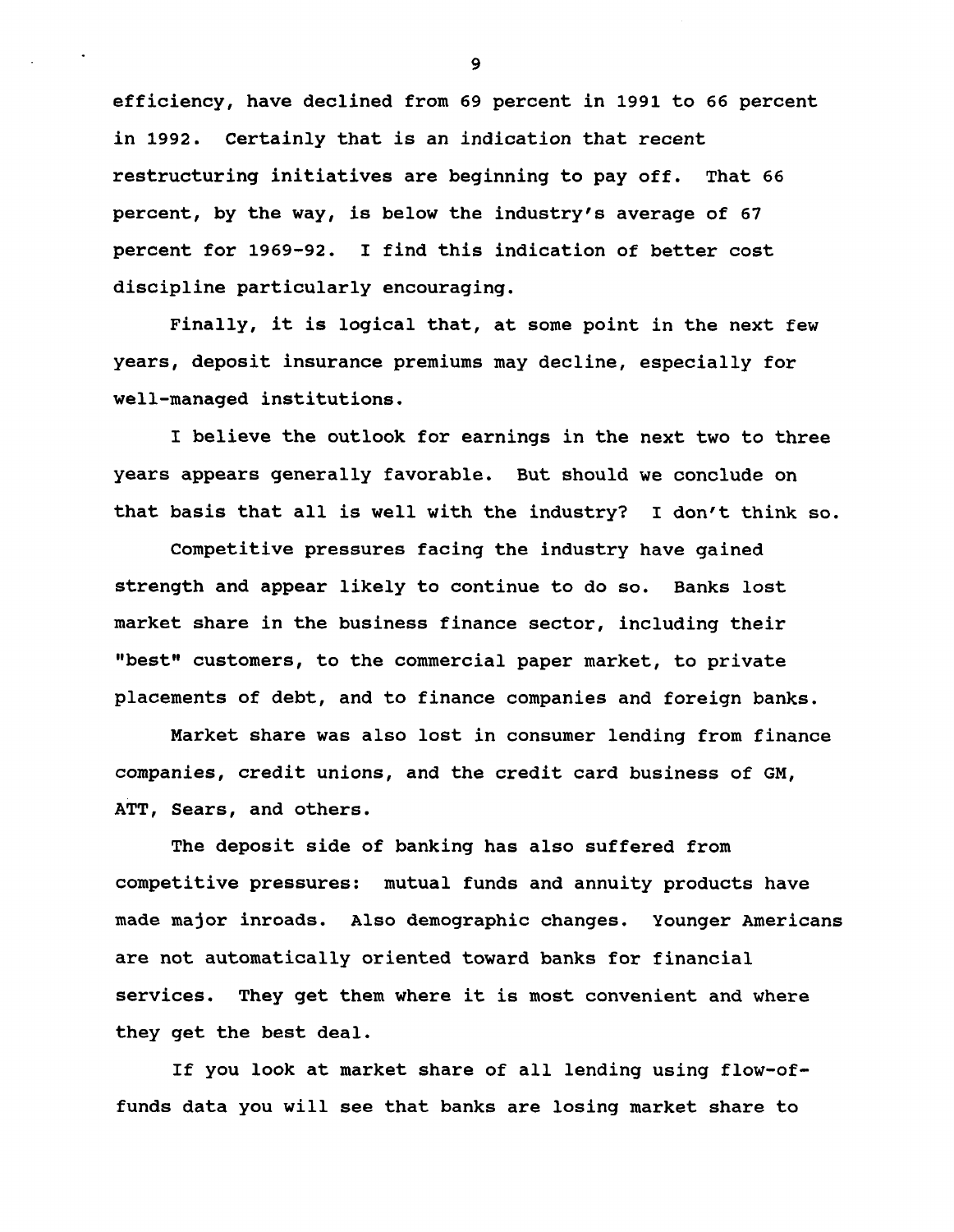**their competitors. Breaking flow-of-funds data into two periods of 80-86 and 87-91, bank's share of the lending market declined from 17 percent to 11 percent. The capital markets and insurance companies have made the greatest gains. Each has gained 7-8 percentage points during those periods.**

**On the funding side, bank core deposits have been growing, but that growth may be less than its full potential. Mutual funds and annuity products may continue to capture a significant portion of available consumer funds. To some extent, there is an uneven playing field created by the regulatory restrictions on banks. On the other hand, maybe banks have not had a strong enough desire to keep their share of this market. It was easy to buy money from the market and less troublesome than wooing consumers.**

**So, competition has been and will continue to be intense, and that poses a major long-term challenge for the industry. Banks should not be shielded from competition. The various developments that have enabled competitors of banks to gain market share have occurred because customers were offered better terms on loans or investable funds. That is the way a market system is supposed to function.**

**But there has been and still is an important factor that places banks in an unfair economic position and impairs the industry's ability to compete. The impairment comes in the form of regulatory burden and unjustifiable legal restrictions.**

**FIRREA and FDICIA added to an already heavy structure of regulatory burden. It must also be emphasized that the various consumer protection laws, however beneficial they are, impose**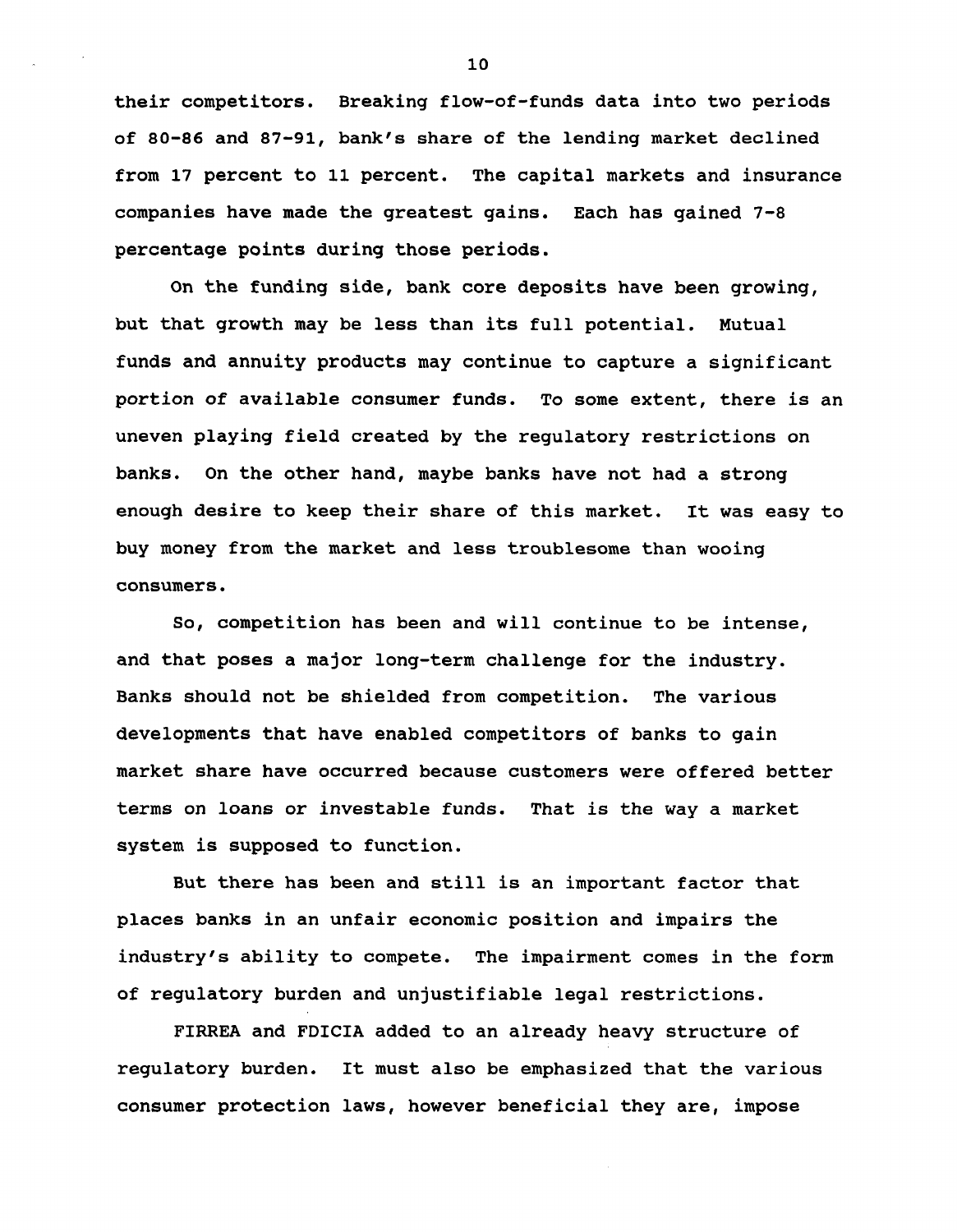**heavy costs on the industry. An Exam Council study, mandated by the Congress, reported that various private studies indicate costs of regulation range from \$8 billion to \$17 billion. That is excessive not only in direct cost but also in time-consuming management attention.**

**The agencies took some steps last year to relieve burden. But to achieve a material reduction, banking laws must be changed. The agencies are currently reviewing potential changes under the auspices of the Exam Council, and a report is expected to be available around mid-year.**

**It is imperative that legal restrictions be removed. The McFadden Act and Glass-Steagall should be repealed. Other powers including most insurance activities should be permitted as they are in European countries and Canada.**

**Banks should be permitted to carry out their activities in ways that are most efficient and cost effective; and they should be permitted to offer a range of services and products that best serve the needs of their customers. The general public will then be served.**

**In the interest of breaking the political log jamb which has blocked banking structure reform for the last five years, I have proposed a civilian commission to study the domestic and international competitiveness of the system and propose a legislative agenda to the Congress.**

**Such an approach might depoliticize the subject enough to enable Congressmen to vote for fundamental reform based on a zero-based reappraisal of regulatory structure and constraint.**